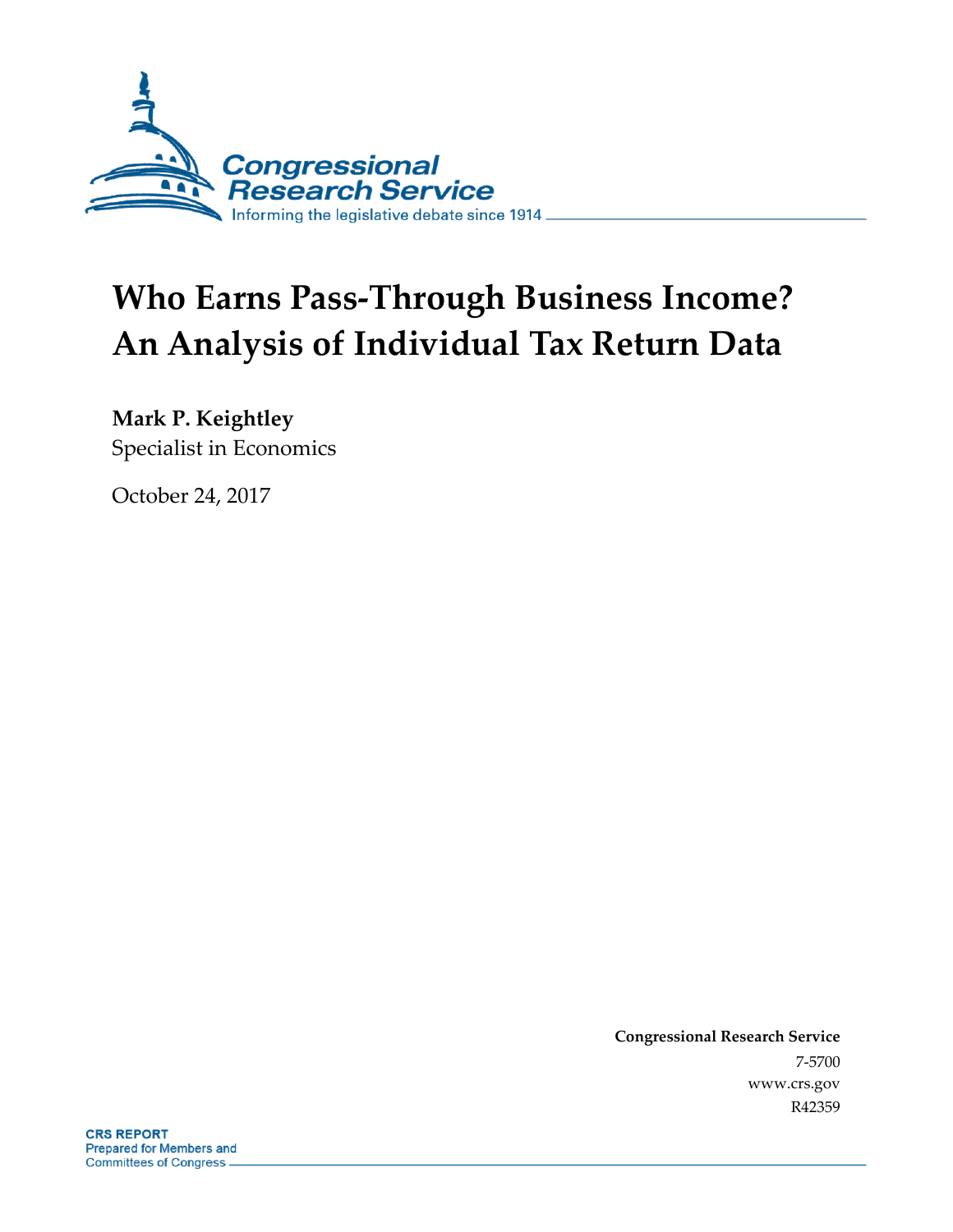# **Summary**

Pass-through businesses—sole proprietorships, partnerships, and S corporations—generate more than half of all business income in the United States. Pass-through income is, in general, taxed only once at the individual income tax rates when it is distributed to its owners. In contrast, the income of C corporations is taxed twice; once at the corporate level according to corporate tax rates, and then a second time at the individual tax rates when shareholders receive dividend payments or realize capital gains. This leads to the so-called "double taxation" of corporate profits.

This report analyzes individual tax return data to determine who earns pass-through business income. The analysis finds that in 2011 over 82% of net pass-through income was earned by individuals with an adjusted gross income (AGI) over \$100,000, although these taxpayers accounted for just 23% of individual returns with pass-through income. A significant fraction of pass-through income is concentrated among upper-income earners. Taxpayers with an AGI over \$250,000, for example, received 62% of pass-through income, but accounted for just over 6% of returns with pass-through income. Individuals with an AGI in excess of \$1 million earned about 32% of pass-through income, while filing roughly 1% of all returns with pass-through income

The findings change slightly when the data for each organizational type are analyzed separately. Nearly half of sole proprietorship income was earned by individuals with an AGI of \$100,000 or less. Taxpayers with an AGI between \$100,000 and \$500,000 earned 39% of sole proprietor income. Individuals with an AGI in excess of \$1 million earned 6% of sole proprietor income. Partnership net income was more concentrated among upper-income individuals with nearly all of it accruing to taxpayers with AGI in excess of \$100,000, including nearly 48% accruing to those with an AGI over \$1 million. Nearly all of S corporation income was also earned by taxpayers with an AGI over \$100,000, but a greater share of S corporation income than partnership income was earned by those with an AGI over \$1 million—about 52%.

Who earns pass-through income may have important implications for tax reform. Recent tax reform discussions have included taxing pass-through income at a lower rate than the current rate. While lowering the tax burden on pass-through income could potentially stimulate the economy, particularly in the short-run, it could also reduce the progressivity of the tax code given the share of pass-through income that is attributable to the upper end of the income distribution. Tax reform could also result in pass-through income being taxed at lower rates than labor income. This could lead some taxpayers to characterize labor income as business income to minimize taxes. Additionally, a tax rate reduction on pass-through (or corporate) income does little to simplify the tax treatment of businesses. The majority of the complexity in the tax system is the result of special tax incentives such as exclusions, credits, and deductions, formally known as "tax expenditures." Finally, reducing taxes on pass-through businesses could have important budgetary and revenue impacts.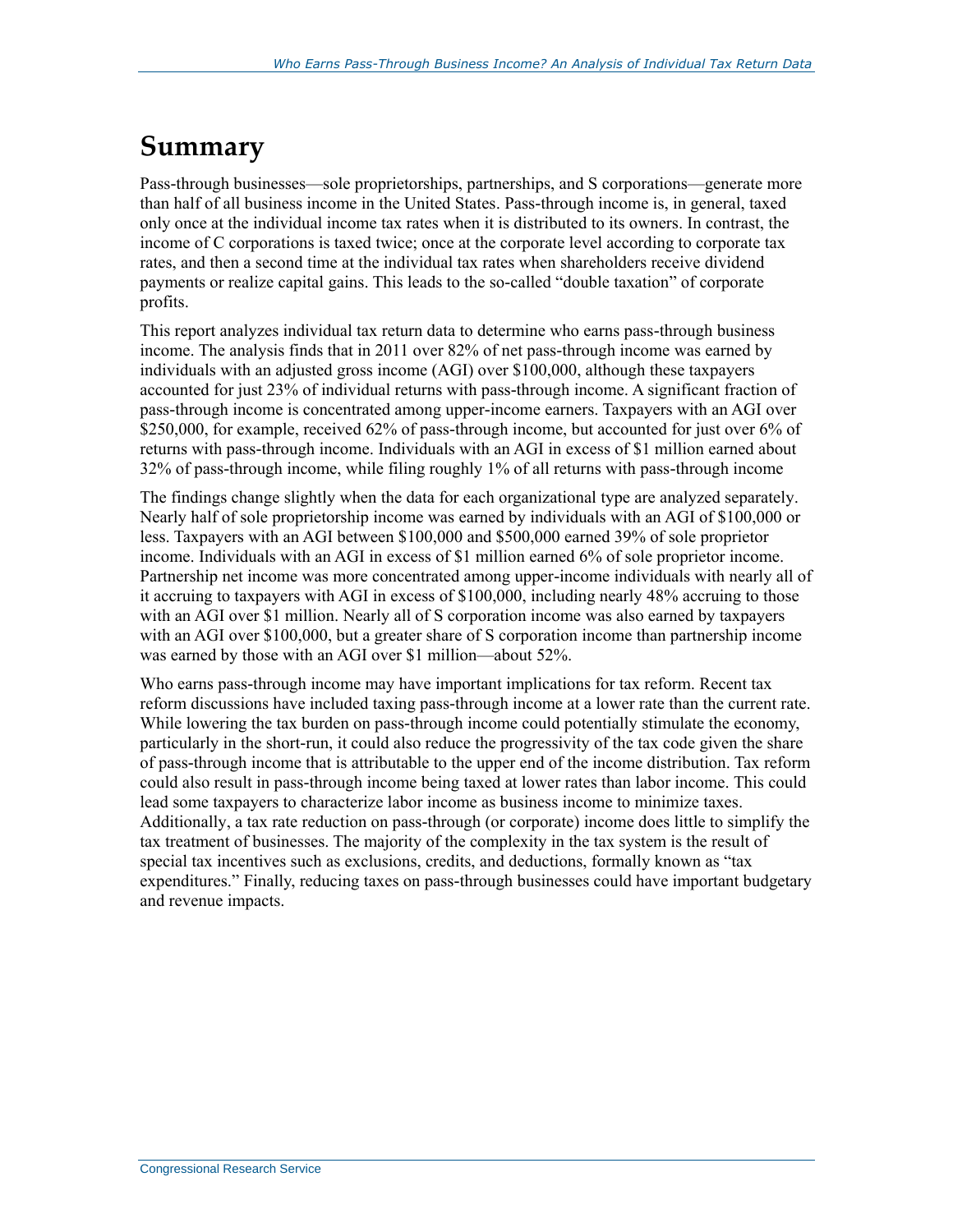# **Contents**

### **Figures**

#### **Tables**

|  | Table 1. Distribution of Net Pass-Through Income by Business Type and AGI, 2011  3 |  |  |  |  |  |
|--|------------------------------------------------------------------------------------|--|--|--|--|--|
|--|------------------------------------------------------------------------------------|--|--|--|--|--|

| Table A-1. Distribution of Individual Income Tax Returns and Pass-Through Income by   |  |
|---------------------------------------------------------------------------------------|--|
|                                                                                       |  |
| Table A-2. Distribution of Active and Passive Partnership and S Corporation Income by |  |
|                                                                                       |  |

### **Appendixes**

#### **Contacts**

|--|--|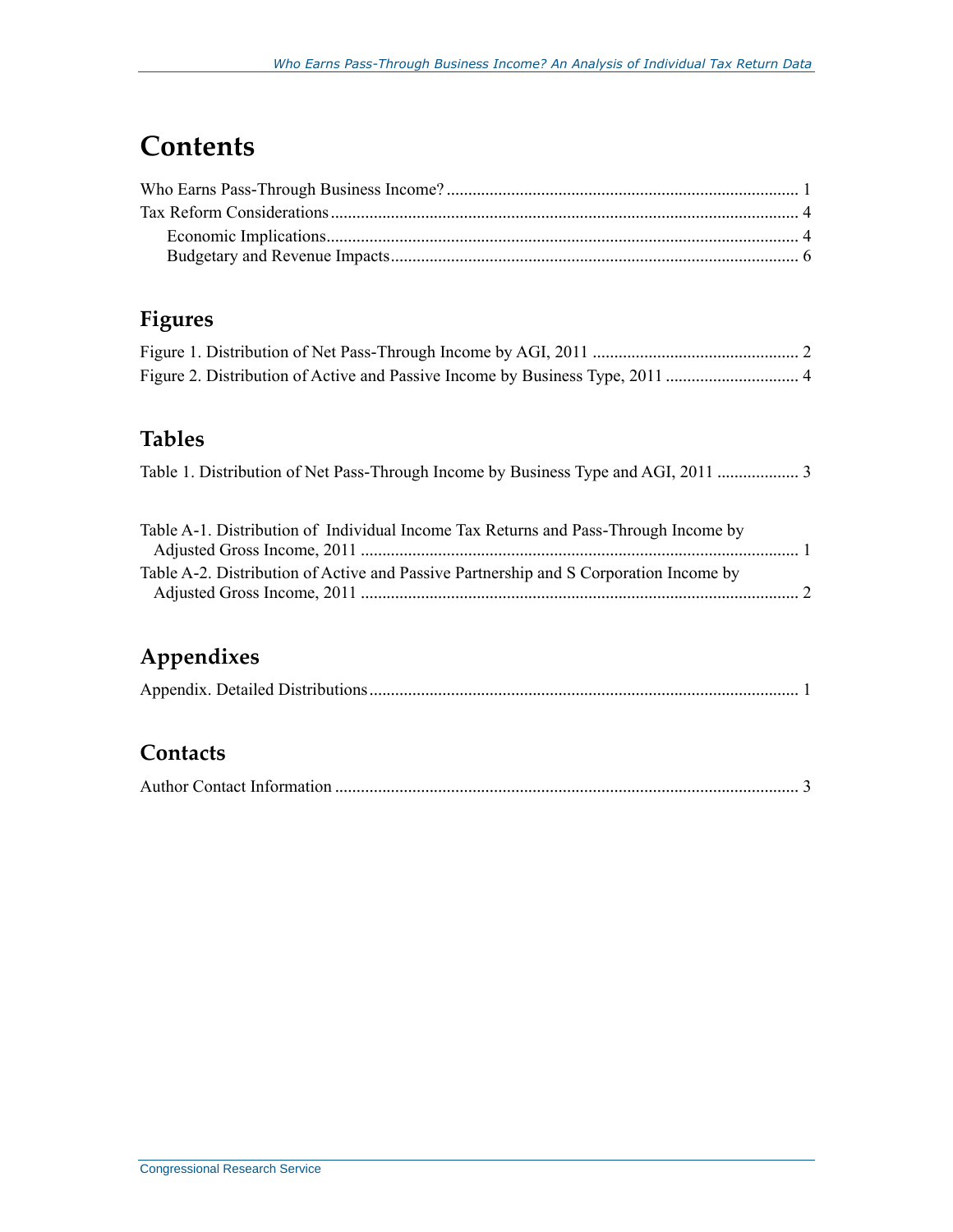ore than half of business income is generated by sole proprietorships, partnerships, and S corporations.<sup>1</sup> Businesses that choose one of these organizational forms are often **L** referred to as "pass-throughs" because the income they earn passes through the The than half of business income is generated by sole proprietorships, partnerships, S corporations.<sup>1</sup> Businesses that choose one of these organizational forms are often referred to as "pass-throughs" because the income t taxes on their share of the business's income according to the individual income tax rates. In contrast, the income of C corporations is taxed once at the corporate level according to the corporate tax system, and then a second time at the individual-shareholder level.

The fact that pass-throughs are responsible for more than half of business income is important because recent tax reform discussions have included the possibility of lowering the tax burden on these businesses. Proponents suggest that lowering taxes on pass-throughs may increase investment, output, and employment. On the other hand, lower taxes on pass-throughs could have important consequences on the income distribution and progressivity of the tax system, incentives to characterize labor income as business income, and federal tax revenues.

This report uses a nationally representative sample of individual tax returns to analyze who earns pass-through income.<sup>2</sup> The report begins with examining who earns pass-through income generally. The analysis then summarizes the distribution of pass-through income for each type of organization. Recent tax reform proposals are then presented, followed by a review of several considerations that Congress may find useful as it continues to debate tax reform.

# **Who Earns Pass-Through Business Income?**

Approximately 28.7 million (or one in five) taxpayers reported pass-through business income (or loss) totaling more than \$687 billion in 2011.<sup>3</sup> Among those earning pass-through income, the average amount reported was \$26,011. These figures exclude capital gains income from passthroughs and farming income. This section analyzes the distribution of pass-through income by adjusted gross income (AGI). When useful and possible, the analysis also distinguishes between sole proprietorship, partnership, and S corporation income, as well as active and passive income.

**[Figure 1](#page-4-0)** shows the distribution of pass-through income by several AGI groups. A more detailed distribution, along with the distribution of tax returns reporting pass-through income, may be found in **[Table A](#page-10-0)-1** of the **[Appendix](#page-10-1)**. Taxpayers with an AGI of \$100,000 or greater earned 84% of pass-through income, while accounting for roughly 23% of returns reporting pass-through income. Conversely, taxpayers with AGI less than \$100,000 earned about 16% of pass-through income, but accounted for 77% of returns with pass-through income. A significant proportion of pass-through income was concentrated among upper-income earners. Taxpayers with an AGI over

 $\overline{a}$  $<sup>1</sup>$  This figure includes sole proprietorships, partnerships, limited liability companies (LLCs), and S corporations. The</sup> exact percentage has fluctuated over time and is sensitive to swings in the business cycle, but between 1998 (the first year pass-through income accounted for more than 50% of business income) and 2012 (the latest data year), the average fraction of income accruing to pass-throughs has been 60%. CRS calculations from Internal Revenue Service's Integrated Business Data, Table 1, https://www.irs.gov/uac/soi-tax-stats-integrated-business-data. Net income is measured as net income less deficit. Regulated investment companies (RICs) and real estate investment trusts (REITs) were excluded. Including RICs and REITs lowers the percentage of income accruing to pass-through over the same time period to 51%.

<sup>&</sup>lt;sup>2</sup> The data used for the analysis comes from the Internal Revenue Service's (IRS) 2011 Public Use Tax File. This nationally representative sample of tax returns contains detailed information on individual taxpayers. There is a significant lag in the release of the Tax Files, which explains the use of data from the 2011 tax year.

<sup>&</sup>lt;sup>3</sup> For purposes of this report, pass-through income is computed as sole proprietorship net profits as reported on Schedule C, net total partnership income with the Section 179 deduction, and net total S corporation income with the Section 179 deduction.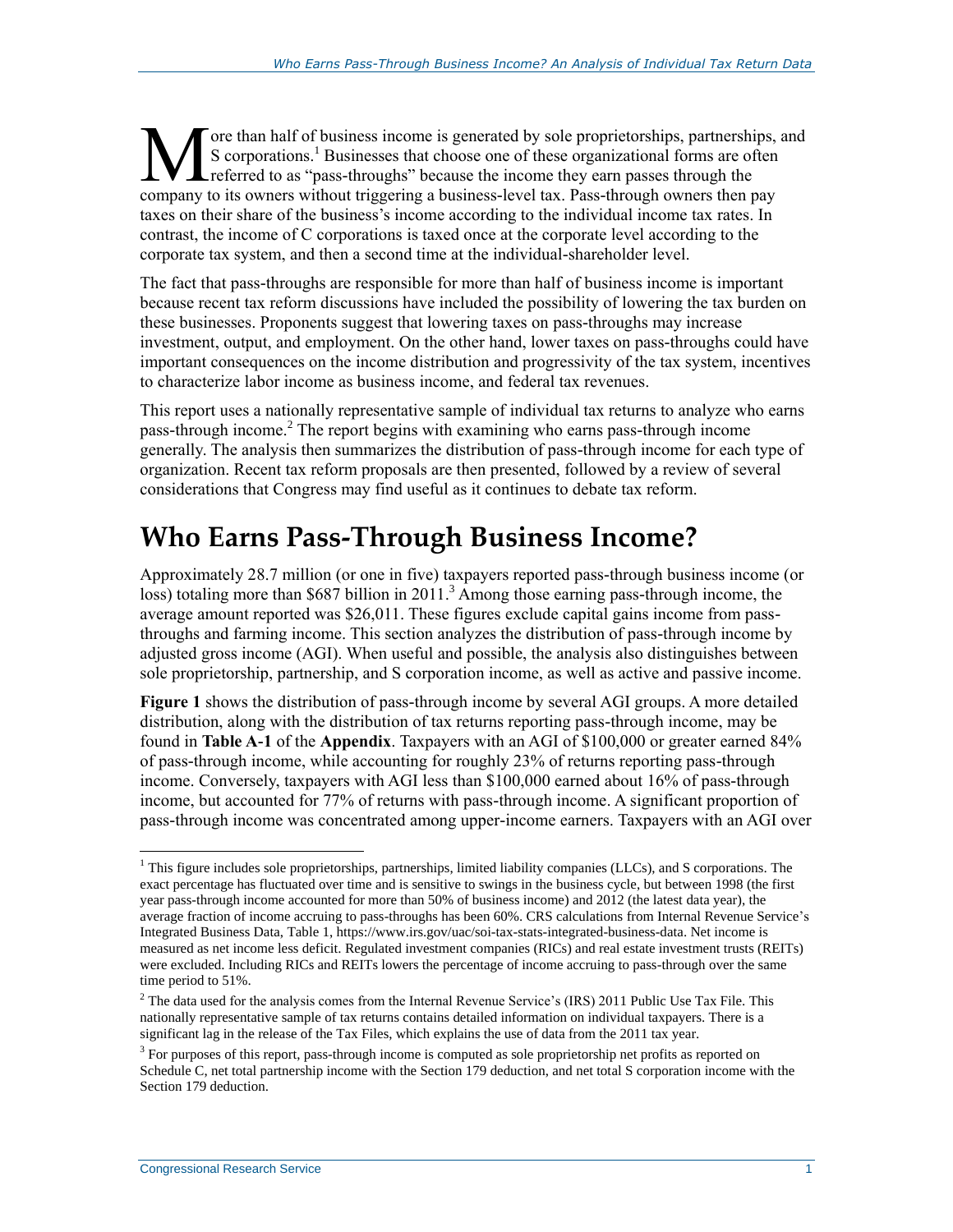\$250,000, for example, received 63% of pass-through income, but accounted for just over 6% of returns reporting such income. Those with an AGI in excess of \$1 million earned about 32% of pass-through income, while filing roughly 1% of all returns reporting pass-through income.

<span id="page-4-0"></span>

**Figure 1. Distribution of Net Pass-Through Income by AGI, 2011**

**Source:** CRS analysis of 2011 IRS Statistics of Income Public Use Files.

**[Table 1](#page-5-0)** displays the distribution of pass-through income by business type. The distribution shows that sole proprietorship income was more evenly distributed across income groups than partnership and S corporation income. Partnership net income was more concentrated among upper income individuals with nearly all of it accruing to taxpayers with AGI in excess of \$100,000, including nearly 48% accruing to those with AGI over \$1 million. Nearly all of S corporation income was also earned by taxpayers with an AGI over \$100,000, but a greater share of S corporation income than partnership income was earned by those with an AGI over \$1 million—about 52%.

**[Table 1](#page-5-0)** also shows a concentration of net losses for partnerships and S corporations at the lower end of the income distribution. Pass-through income and losses are one component of AGI. Thus, if a taxpayer relies primarily on a partnership or S corporation for income, and the business realizes losses, the taxpayer's AGI will likely be negative. There are several scenarios which could explain the losses. A portion of these losses may be due to start-up businesses that are experiencing losses. It is also possible that a portion of these losses are due to failing businesses, both new and old. Lastly, some of the losses may be attributable to temporary business disruptions experienced at particular firms. Without more detailed data on the businesses associated with these losses, however, it is difficult to know for certain.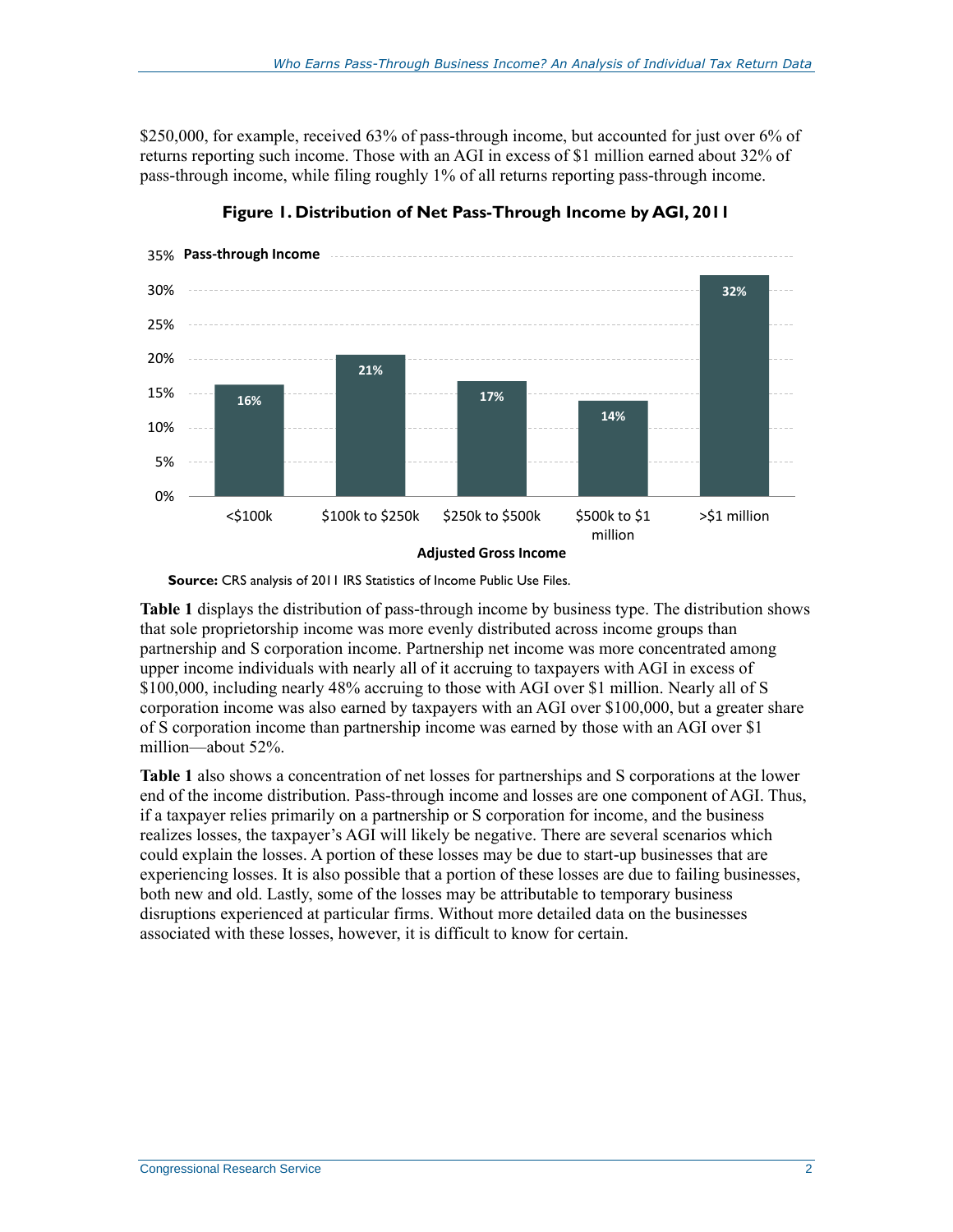| <b>Adjusted Gross Income</b> | <b>Sole Proprietorships</b> | <b>Partnerships</b> | <b>S</b> Corporations |
|------------------------------|-----------------------------|---------------------|-----------------------|
| $<$ \$10 $k$                 | 2.65%                       | $-16.50%$           | $-8.95%$              |
| \$10k to \$20k               | 12.35%                      | $-0.17%$            | 0.14%                 |
| \$20k to \$30k               | 6.12%                       | 0.40%               | 0.01%                 |
| \$30k to \$40k               | 4.09%                       | 0.34%               | 0.51%                 |
| \$40k to \$50k               | 5.15%                       | 0.18%               | 0.72%                 |
| \$50k to \$75k               | 9.42%                       | 1.52%               | 2.46%                 |
| \$75 to \$100k               | 8.94%                       | 2.04%               | 3.41%                 |
| \$100k to \$250k             | 25.44%                      | 17.20%              | 17.51%                |
| \$250k to \$500k             | 13.71%                      | 23.57%              | 15.80%                |
| \$500k to \$1 million        | 6.10%                       | 23.93%              | 16.29%                |
| $> $1$ million               | 6.01%                       | 47.50%              | 52.11%                |
| Total                        | 100%                        | 100%                | 100%                  |
| <b>Highest Earners</b>       |                             |                     |                       |
| \$1 million - \$2 million    | 2.95%                       | 18.68%              | 14.53%                |
| \$2 million - \$5 million    | 1.89%                       | 14.71%              | 15.98%                |
| \$5 million - \$10 million   | 0.72%                       | 6.33%               | 9.45%                 |
| > \$10 million               | 0.44%                       | 7.78%               | 12.15%                |
| <b>Total</b>                 | 6.01%                       | 47.50%              | 52.11%                |

<span id="page-5-0"></span>**Table 1. Distribution of Net Pass-Through Income by Business Type and AGI, 2011**

**Source:** CRS analysis of 2011 IRS Statistics of Income Public Use Files.

Partnership and S corporation income can be separated into active and passive income. The distinction between the two can be important because passive activity loss rules generally prevent passive losses from offsetting active income. Additionally, active income is exempt from the 3.8% net investment tax that was enacted as part of health care reform, but not imposed until the 2013 tax year. <sup>4</sup> Active income is income resulting from active participation in a business, whereas passive income is income from a business in which the taxpayer did not materially participate. A business partner involved in the day to day management and operations of the business, for example, would earn active income, while a silent partner who has no involvement in the business outside of possibly financial commitments would earn passive income. Sole proprietorship income is not distinguished in the data used in this analysis. Most sole proprietors, however, will be actively involved in their business (since they are sole owner) suggesting that the overwhelming majority of sole proprietor income is active.

 $\overline{a}$ 

<sup>4</sup> The tax was enacted by the Health Care and Education Reconciliation Act of 2010 (HCERA, P.L. 111-152), but did not take effect until 2013. The tax applies to single taxpayers with a modified adjusted gross income (MAGI) in excess of \$200,000 and married taxpayers with an MAGI in excess of \$250,000. The amount of tax owed is equal to 3.8% multiplied by the lesser of (1) net investment income or (2) the amount by which their MAGI exceeds the above \$200,000/\$250,000 thresholds. Net investment income includes interest, dividends, annuities, royalties, certain rents, and certain other passive business income. Net investment income also includes the amount of capital gain on a home sale that exceeds the amount that can be excluded from taxation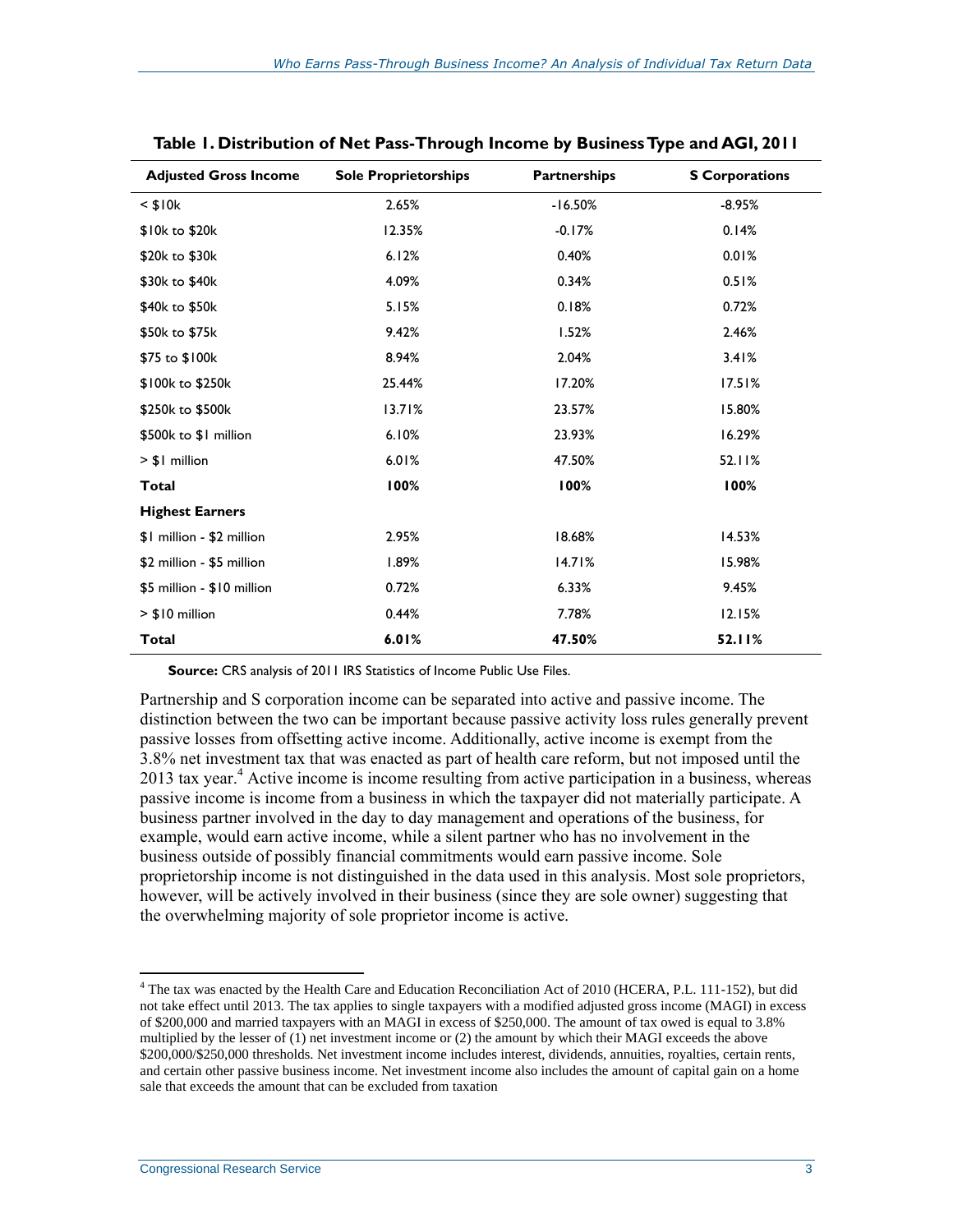<span id="page-6-0"></span>

**Figure 2. Distribution of Active and Passive Income by Business Type, 2011**

**Source:** CRS analysis of 2011 IRS Statistics of Income Public Use Files.

**Note:** The passive income measure used here does not include capital gains. The data do not allow for corporate and non-corporate capital gains to be separated. Aggregate data show that capital gains are a significant income source for pass-through owners, which indicates the distributions presented could change if they could be included.

**[Figure 2](#page-6-0)** displays the distribution of active and passive income for partnerships and S corporations. Active income accounts for 76% of partnership income and 90% of S corporation income. Conversely, 24% of partnership income and 10% of S corporation income is passive. A significant share of passive income from either business type is concentrated among higher income individuals (see **[Table A](#page-11-0)-2** in the **[Appendix](#page-10-1)**).

## **Tax Reform Considerations**

Recent tax reform discussions have included lowering the tax rates and tax burden on passthrough income. Most recently, the majority party leaders of the House and Senate, along with the Trump Administration, issued the "Unified Framework for Fixing Our Broken Tax Code" on September 27, 2017, which proposes limiting the maximum tax rate on pass-through income to 25%. The House Republican Conference's "Better Way" tax reform blueprint, released on June 24, 2016, also proposes limiting the tax rate to 25%, but indicates that the lower rate will only apply to *active* pass-through income. Both proposals also include other changes that could potentially affect pass-throughs, such as the tax treatment of depreciable assets and business interest, as well as the restriction or repeal of other business deductions and credits. Because there is a great deal of uncertainty over exactly how these other changes may be implemented, the considerations presented below are reviewed within the context of reducing the tax rates and the general tax burden on pass-through income.

#### **Economic Implications**

Attention thus far appears to be primarily focused on the effect reducing taxes on pass-through income could have on the economy's performance, both in the short-run and long-run, the progressivity of the tax system, and small businesses. However, tax experts have also pointed out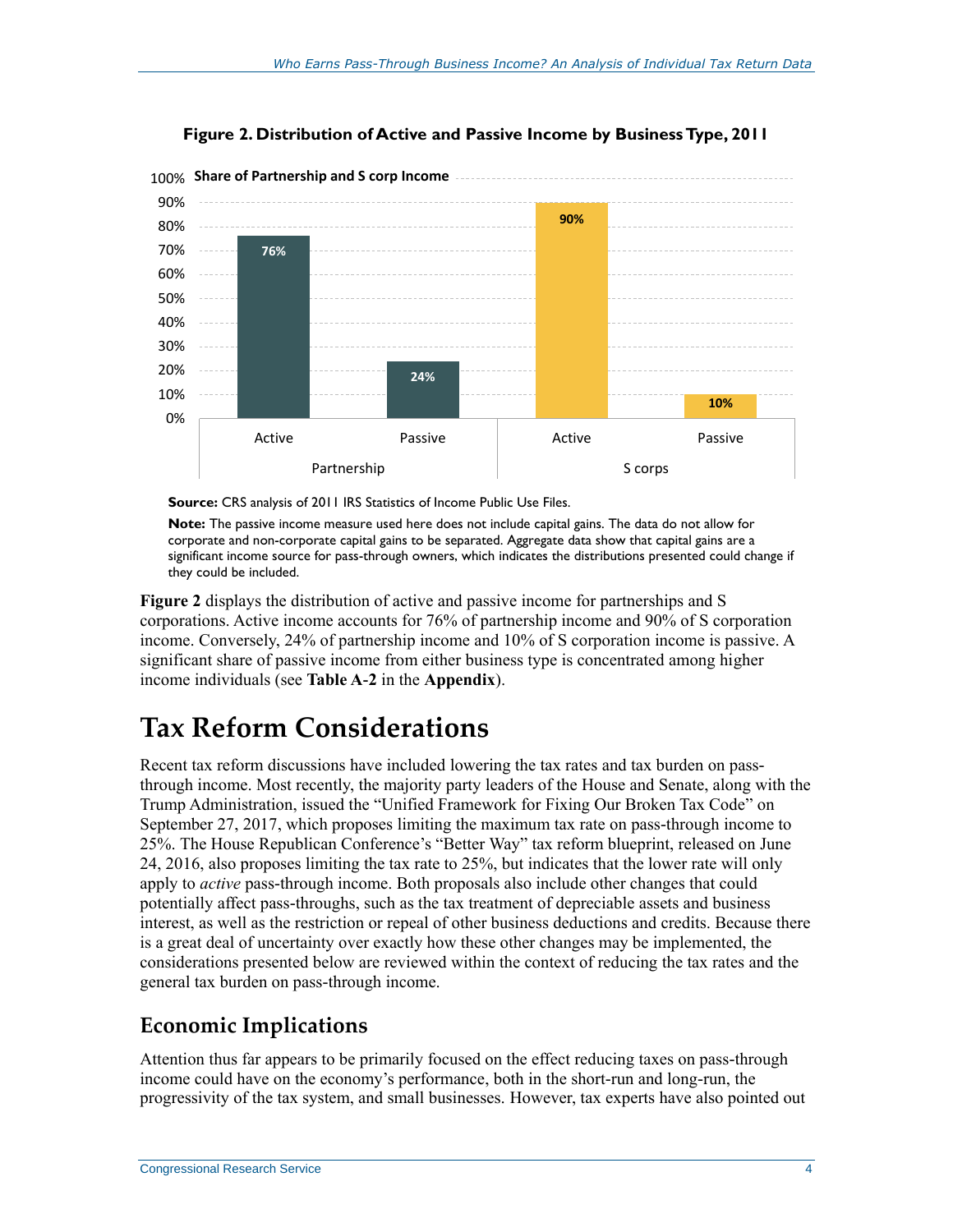that the rate reduction could change the incentive for individuals to characterize labor income as business income. Additionally, there is the longer standing question of why the tax code treats businesses differently based on whether they are organized as a pass-through or C corporation, and what effect that has on the complexity of the tax system. This section discusses each of these issues in turn.

Lowering the maximum statutory tax rate on pass-through income would likely stimulate investment in the short-run. The rate reduction, however, may not stimulate as much new investment as other changes that have been discussed as part of tax reform. For example, both the Unified Framework and the Better Way propose allowing businesses to expense new investments.<sup>5</sup> Expensing may be more stimulative, or at least better targeted, than a rate reduction since expensing would benefit new investments relatively more than rate reductions. A rate reduction would benefit all pass-through income and thus provide a windfall gain for old investments.

The longer-run effect on the economy from a rate reduction is less clear. This is particularly true if deficits are predicted to increase. Increased deficits may lead to higher future interest rates as the government competes with the private sector for financing. Additionally, policymakers in the future may grow concerned over the sustainability of deficits and raise taxes in response. A rise in interest rates or taxes could curtail or offset any positive effect from a tax rate reduction for passthroughs or tax reform more generally. Still, without more details about the overall reform, it is difficult to determine more precisely what the impact would be in the short-run or the long-run from any changes. <sup>6</sup>

While lowering the tax burden on pass-through income could potentially stimulate the economy, particularly in the short-run, it may also reduce the progressivity of the tax code. As previously stated, 62% of pass-through income was earned by taxpayers with an AGI over \$250,000, and 32% was earned by individuals with an AGI in excess of \$1 million. The distributions of partnership and S corporation income were more heavily skewed to the upper end of the income distribution. As a result, the benefit from lowering taxes on pass-through income is likely to accrue predominately to upper-income individuals. This would cause the tax system to become less progressive, all else equal.

Reducing the tax burden on pass-throughs seems to be partly driven by the assumption that passthroughs and small business are synonymous. The data show that this is not the case; the majority of *all* businesses are small. 7 For example, in 2011, more than 99% of both pass-throughs and C corporations had less than 500 employees, which is the most common employment-based threshold used by the Small Business Administration. Additionally, large firms are responsible for a non-trivial share of pass-through employment. About 24% of employees at pass-throughs worked at firms with more than 500 employees in 2011, which is more than the share who were

 $\overline{a}$ 

 $5$  The Unified Framework proposes allowing fully expensing for new investments (other than structures) for at least the next five years. The Better Way proposal would permanently move to an expensing approach.

<sup>&</sup>lt;sup>6</sup> For example, it is not uncommon, for example, that allowing expensing is coupled with disallowing business deductions for interest payments. Disallowing the deduction of business interest could impact small firms (both passthroughs and C corporations) who may rely more on debt financing than equity financing. For more information, see CRS In Focus IF10696, *Key Issues in Tax Reform: The Business Interest Deduction and Capital Expensing*, by Mark P. Keightley.

<sup>7</sup> The data presented in this paragraph may be found in CRS Report R44086, *Pass-Throughs, Corporations, and Small Businesses: A Look at Firm Size*, by Mark P. Keightley and Jeffrey M. Stupak. Defining a "small" business is not cut and dry. For a detailed analysis of how small businesses have been identified for federal purposes, see CRS Report R40860, *Small Business Size Standards: A Historical Analysis of Contemporary Issues*, by Robert Jay Dilger.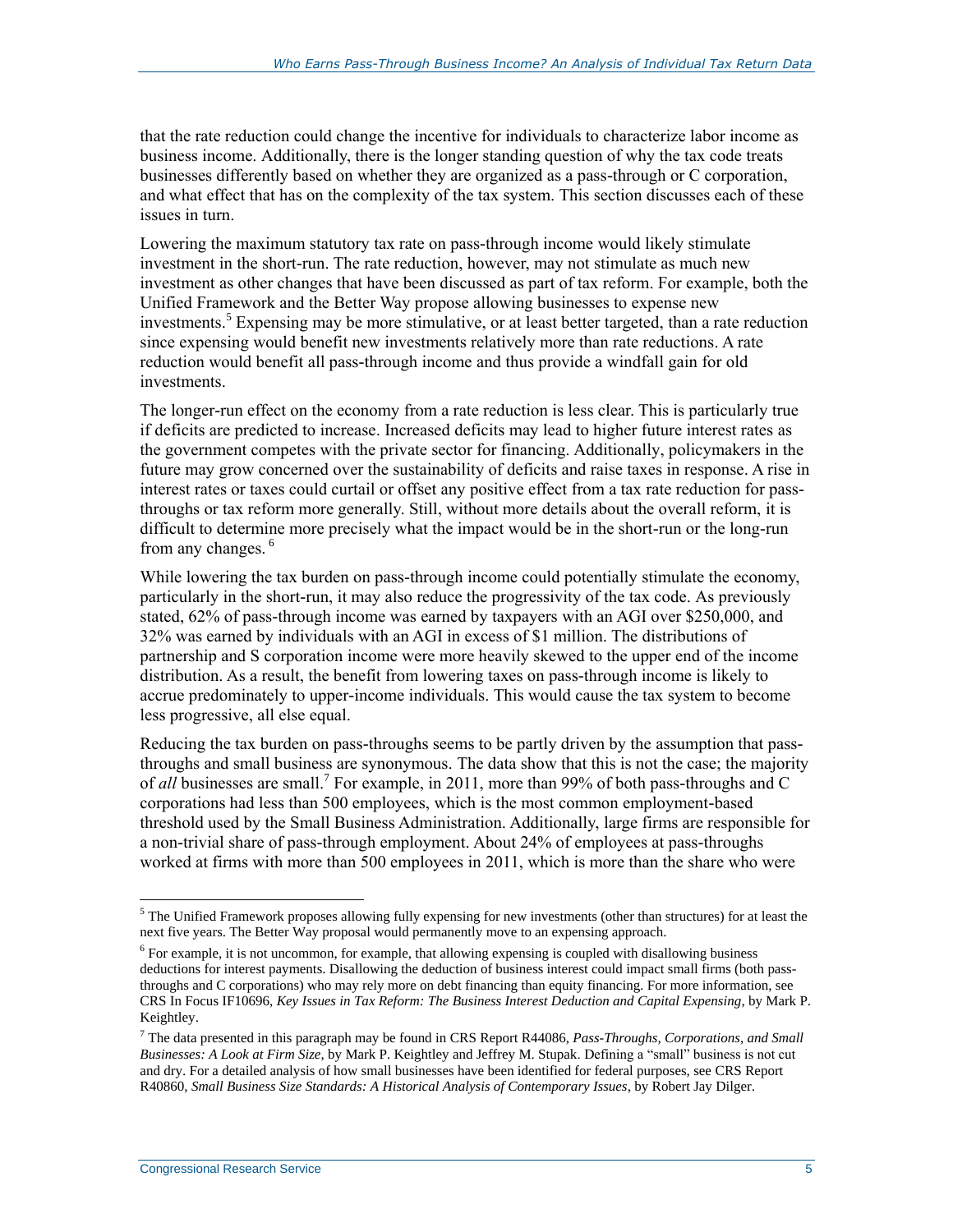employed at firms with 10 or fewer employees. If the goal of a particular tax policy is to assist small businesses, then basing the policy on a measure of firm size rather than legal form of organization may enhance its effectiveness.

Tax professionals have expressed concern that lowering the tax rate on pass-through business income may encourage some individuals to recharacterize the nature of their income to reduce their taxes. The Unified Framework and the Better Way both propose a maximum tax rate of 25% on pass-through business income. However, the Unified Framework would tax labor income at a maximum rate of at least 35%, and the Better Way would tax labor income at rate up to  $33\%$ .<sup>8</sup> By taxing business income at a lower rate than labor income, employee-owners of pass-throughs may characterize labor income as business income to take advantage of the lower tax rate. Additionally, some individuals may create pass-through businesses through which to direct their compensation so as to benefit from the lower tax rate. The Unified Framework and Better Way plan recognize this potential challenge but do not lay out detailed steps that would be taken to prevent the recharacterization of income.<sup>9</sup>

Arguably, a comprehensive tax reform would address the discrepancy that exists in the taxation of corporate and non-corporate businesses. It is well known that this is not an easy task, but reducing the tax burden on pass-through income alone would not address this discrepancy or the inequity and inefficiencies that exist because two otherwise identical businesses are taxed differently because of their legal structure. Additionally, a rate reduction on pass-through (or corporate) income by itself does little to simplify the tax treatment of businesses. The majority of the complexity in the tax system is the result of special tax incentives such as exclusions, credits, and deductions. While policy makers have expressed a desire to pare back business tax incentives in exchange for a rate reduction there have not been any detailed proposals to do so during the most recent round of tax reform debates.

#### **Budgetary and Revenue Impacts**

The Joint Committee on Taxation (JCT) has not provided official revenue estimates for the Unified Framework or Better Way proposals as of the date of this writing. The Tax Policy Center (TPC), however, has conducted a preliminary analysis of the Unified Framework. The TPC has estimated that the proposal to limit the tax rate on pass-through income to 25% would generate a revenue loss of \$769.6 billion over ten years.<sup>10</sup> The TPC has also estimated that the rate reduction contained in the Better Way proposal would lose \$412.8 billion over ten years.<sup>11</sup> The difference in estimates is explained in part by the fact that the TPC assumed that under the Better Way proposal, characterization of labor income as pass-through income would not occur, whereas it did not make such an assumption for their analysis of the Unified Framework.

The Tax Foundation also analyzed the Better Way plan and found that the rate reduction on passthrough income would cost \$515 billion over ten years using a "static" modeling approach, and

 $\overline{a}$  $8$  The Unified Framework states that an additional top rate may be applied to high-income earners to maintain progressivity of the tax code, but does not specify what that rate would be.

 $9$  The Better Way plan states that it would require business owners to be paid "reasonable compensation," whereas the Unified Framework states that the tax writing committees will draft rules to prevent recharacterization of income.

<sup>10</sup> TPC Staff, *A Preliminary Analysis of the Unified Framework*, Tax Policy Center, September 29, 2017, http://www.taxpolicycenter.org/publications/preliminary-analysis-unified-framework/full.

<sup>&</sup>lt;sup>11</sup> Benjamin Page, *Dynamic Analysis of the House GOP Plan: An Update*, Tax Policy Center, June 30, 2017, http://www.taxpolicycenter.org/publications/dynamic-analysis-house-gop-tax-plan-update/full.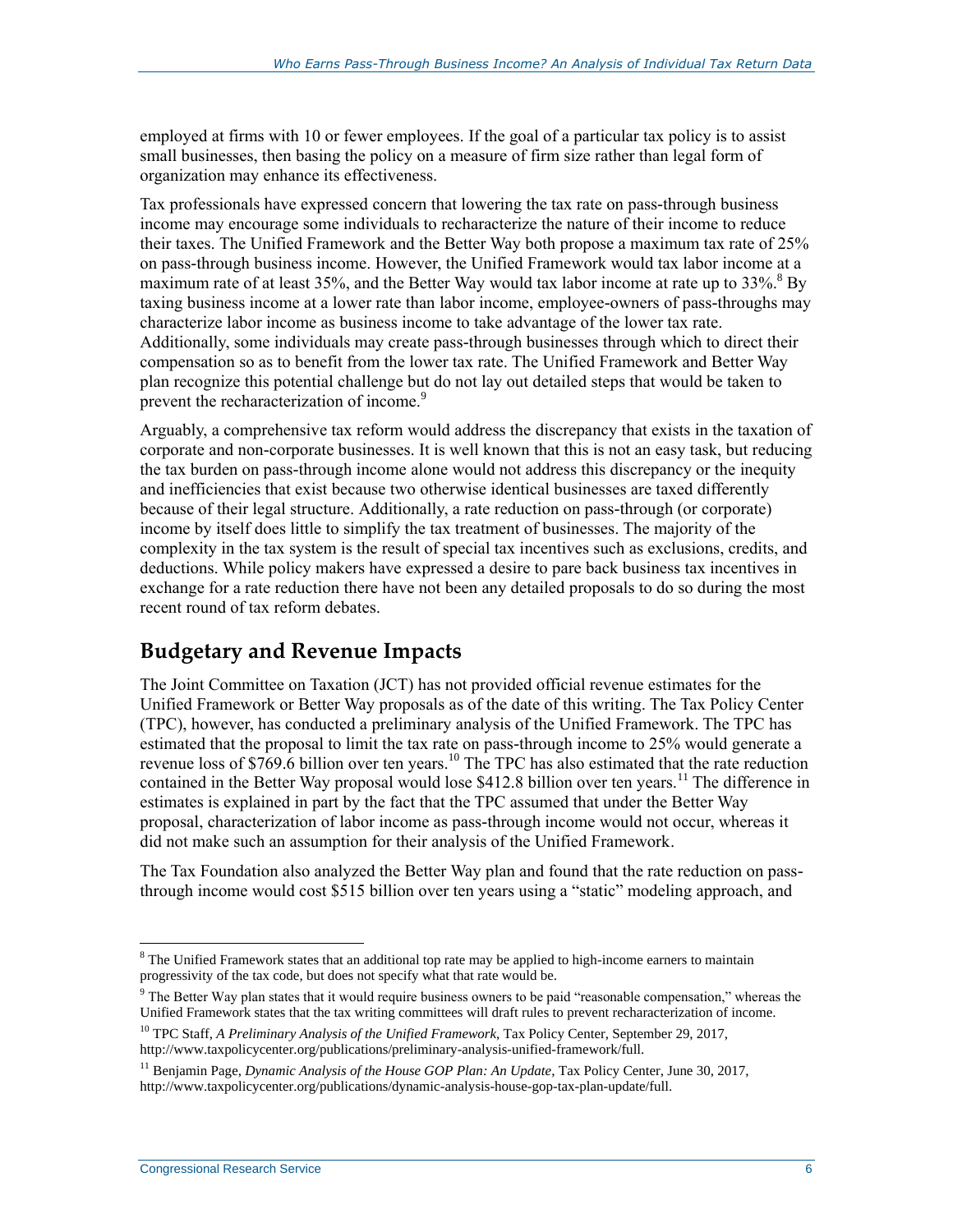\$388 billion over ten years using a "dynamic" modeling approach.<sup>12</sup> Dynamic revenue estimates incorporate economic feedback effects that can result in a portion of a tax rate reduction's static cost being offset by greater economic activity and thus greater tax revenues. The TPC also constructed a dynamic estimate for the Better Way plan, but not for individual provisions. As the date of this writing the Tax Foundation had not estimated the cost of the Unified Framework nor has the TPC conducted a dynamic analysis. It is important to emphasize that with any estimates made thus far by outside groups they must be interpreted with caution. Because detailed legislative language has not been released, estimators made assumptions about missing details needed to estimate the draft proposals. Changing these assumptions to reflect currently unavailable plan details would likely change revenue estimates, perhaps significantly.

 $\overline{a}$ 

<sup>12</sup> Kyle Pomerleau, *Details and Analysis of the 2016 House Republican Tax Reform Plan*, Tax Foundation, Fiscal Fact No. 516, July 2016, https://files.taxfoundation.org/legacy/docs/TaxFoundation\_FF516.pdf.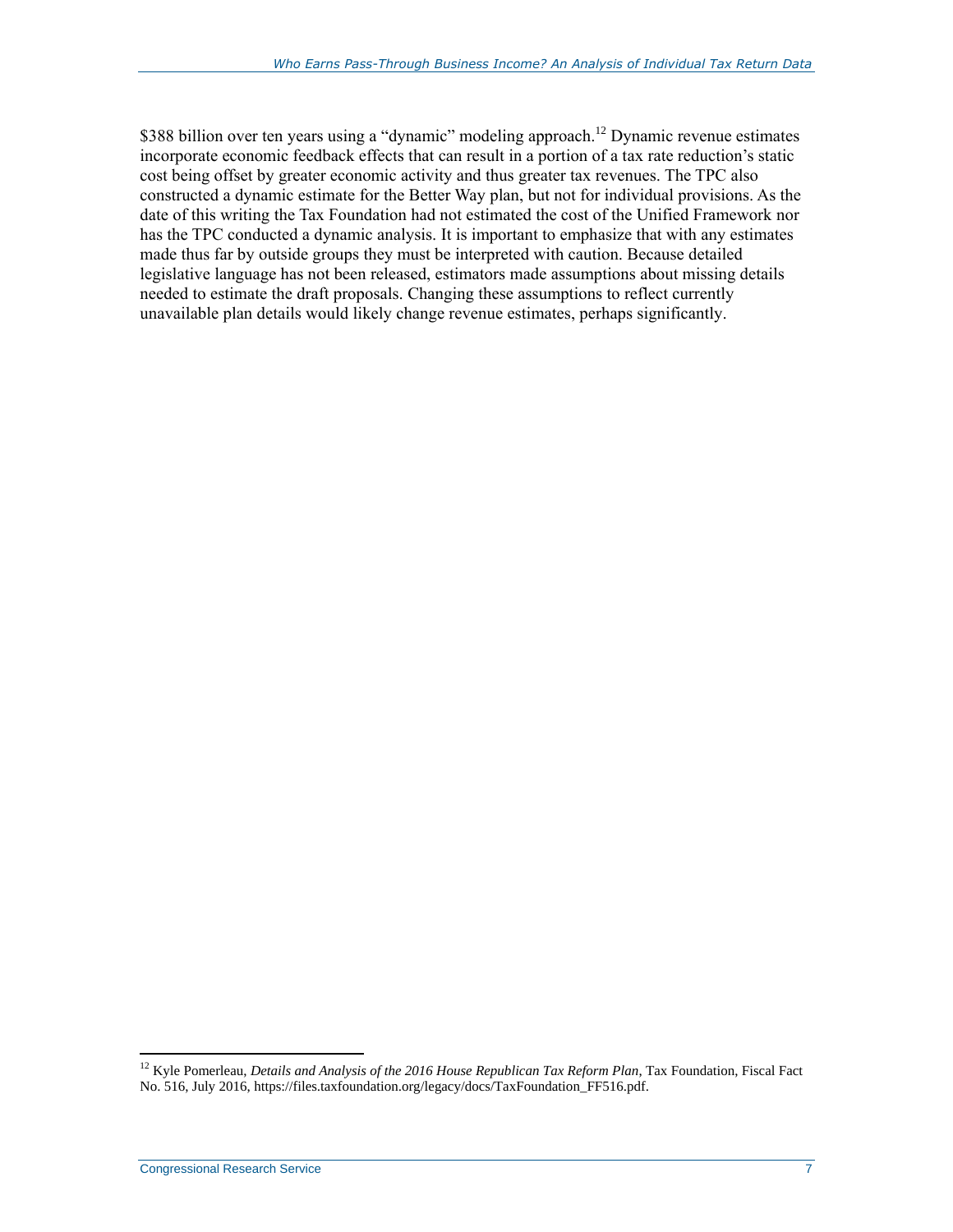# <span id="page-10-1"></span>**Appendix. Detailed Distributions**

| <b>Adjusted</b><br>Gross<br><b>Income</b> | <b>Returns</b><br><b>Reporting Pass-</b><br><b>Through Income</b> | % of Returns<br><b>Reporting Pass-</b><br><b>Through Income</b> | <b>Total Pass-</b><br><b>Through</b><br><b>Income</b> | % of Total<br>Pass-Through<br><b>Income</b> | <b>Average Pass-</b><br><b>Through</b><br><b>Income</b> |
|-------------------------------------------|-------------------------------------------------------------------|-----------------------------------------------------------------|-------------------------------------------------------|---------------------------------------------|---------------------------------------------------------|
| $<$ \$10 $k$                              | 4,893,000                                                         | 17.07%                                                          | $-$41.5$                                              | $-6.04%$                                    | $-$ \$8,488                                             |
| \$10k to \$20k                            | 4,308,000                                                         | 15.03%                                                          | \$34.6                                                | 5.04%                                       | \$8,030                                                 |
| \$20k - \$30k                             | 2,611,000                                                         | 9.11%                                                           | \$17.8                                                | 2.59%                                       | \$6,814                                                 |
| \$30k - \$40k                             | 1,972,000                                                         | 6.88%                                                           | \$13.2                                                | 1.92%                                       | \$6,702                                                 |
| \$40k - \$50k                             | 1,792,000                                                         | 6.25%                                                           | \$16.5                                                | 2.39%                                       | \$9,182                                                 |
| \$50k - \$75k                             | 3,685,000                                                         | 12.85%                                                          | \$34.8                                                | 5.07%                                       | \$9,448                                                 |
| \$75 - \$100k                             | 2,728,000                                                         | 9.52%                                                           | \$36.6                                                | 5.33%                                       | \$13,429                                                |
| \$100k-<br>\$250k                         | 4,945,000                                                         | 17.25%                                                          | \$141.9                                               | 20.66%                                      | \$28,732                                                |
| \$250k -<br>\$500k                        | 1,096,000                                                         | 3.82%                                                           | \$115.5                                               | 16.81%                                      | \$105,511                                               |
| \$500k - \$1<br>million                   | 401,652                                                           | 1.40%                                                           | \$96.0                                                | 13.98%                                      | \$239,319                                               |
| > \$1 million                             | 241,767                                                           | 0.84%                                                           | \$221.4                                               | 32.23%                                      | \$920,364                                               |
| <b>Total</b>                              | 28,670,000                                                        | 100%                                                            | \$686.9                                               | 100%                                        | \$23,965                                                |
| <b>Highest</b><br><b>Earners</b>          |                                                                   |                                                                 |                                                       |                                             |                                                         |
| \$1 million -<br>\$2 million              | 148,001                                                           | 0.52%                                                           | \$74.3                                                | 10.82%                                      | \$502,427                                               |
| \$2 million -<br>\$5 million              | 66,311                                                            | 0.23%                                                           | \$68.3                                                | 9.94%                                       | \$1,029,000                                             |
| \$5 million -<br>\$10 million             | 16,960                                                            | 0.06%                                                           | \$35.4                                                | 5.15%                                       | \$2,084,000                                             |
| > \$10 million                            | 9,374                                                             | 0.03%                                                           | \$43.5                                                | 6.33%                                       | \$4,639,000                                             |
| <b>Total</b>                              | 240,646                                                           | 0.84%                                                           | \$221.4                                               | 32.23%                                      | \$920,364 <sup>a</sup>                                  |

<span id="page-10-0"></span>**Table A-1. Distribution of Individual Income Tax Returns and Pass-Through Income by Adjusted Gross Income, 2011**

**Source:** CRS analysis of 2011 IRS Statistics of Income Public Use Files.

**Notes:** Total Pass-Through Income is in billions of dollars. Averages are conditional on having pass-through income.

<span id="page-10-2"></span>a. Average for tax filers reporting pass-through income.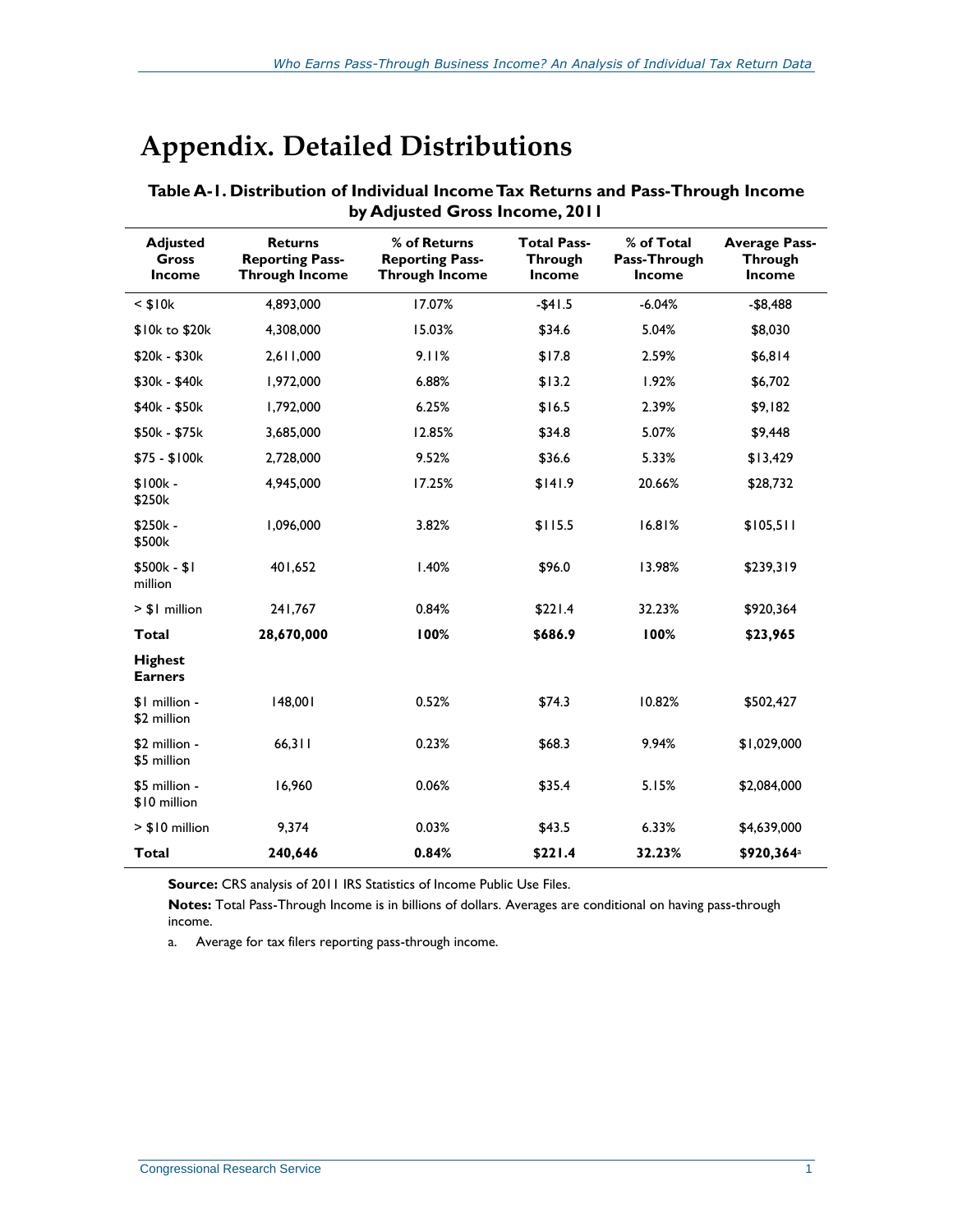|                                           |                 | Partnership |                 |            | <b>S</b> Corporation |             |                 |             |  |
|-------------------------------------------|-----------------|-------------|-----------------|------------|----------------------|-------------|-----------------|-------------|--|
| <b>Adjusted</b><br>Gross<br><b>Income</b> | <b>Active</b>   |             | <b>Passive</b>  |            | <b>Active</b>        |             | <b>Passive</b>  |             |  |
|                                           | $%$ of<br>Total | Average     | $%$ of<br>Total | Average    | $%$ of<br>Total      | Average     | $%$ of<br>Total | Average     |  |
| $<$ \$10 $k$                              | $-19.48%$       | -\$75,693   | $-6.95%$        | $-$12,735$ | $-9.77%$             | -\$61,666   | $-1.71%$        | -\$5,989    |  |
| \$10k to \$20k                            | $-0.03%$        | $-5241$     | $-0.62%$        | $-$2,571$  | 0.09%                | \$936       | 0.61%           | \$2,617     |  |
| \$20k to \$30k                            | 0.46%           | \$4,124     | 0.18%           | \$891      | $-0.02%$             | -\$235      | 0.25%           | \$1,431     |  |
| \$30k to \$40k                            | 0.35%           | \$2,868     | 0.30%           | \$1,412    | 0.52%                | \$5,924     | 0.44%           | \$2,224     |  |
| \$40k to \$50k                            | 0.02%           | \$194       | 0.68%           | \$2,616    | 0.78%                | \$8,278     | 0.19%           | \$867       |  |
| \$50k to \$75k                            | 1.35%           | \$4,949     | 2.07%           | \$2,808    | 2.49%                | \$11,245    | 2.24%           | \$4,018     |  |
| \$75 to \$100k                            | 1.61%           | \$6,709     | 3.43%           | \$5,077    | 3.41%                | \$15,449    | 3.41%           | \$4,867     |  |
| \$100k to<br>\$250k                       | 15.68%          | \$23,500    | 22.06%          | \$11,698   | 18.65%               | \$33,779    | 7.45%           | \$3,867     |  |
| \$250k to<br>\$500k                       | 25.22%          | \$90,207    | 18.30%          | \$21,058   | 16.47%               | \$97,779    | 9.97%           | \$12,791    |  |
| \$500k to \$1<br>million                  | 25.80%          | \$184,720   | 17.95%          | \$40,508   | 16.35%               | \$224,629   | 15.67%          | \$38,501    |  |
| > \$1 million                             | 49.04%          | \$450,778   | 42.61%          | \$122,342  | 51.04%               | \$1,039,000 | 61.47%          | \$210,185   |  |
| Total                                     | 100.00%         | \$41,187    | 100.00%         | \$15,582   | 100.00%              | \$55,808    | 100.00%         | \$17,328    |  |
| <b>Highest</b><br><b>Earners</b>          |                 |             |                 |            |                      |             |                 |             |  |
| $$1$ million - $$2$<br>million            | 19.69%          | \$315,273   | 15.48%          | \$76,700   | 14.61%               | \$493,962   | 13.91%          | \$79,532    |  |
| \$2 million - \$5<br>million              | 15.50%          | \$488,934   | 12.20%          | \$121,248  | 15.92%               | \$1,146,000 | 16.44%          | \$194,942   |  |
| \$5 million -<br>\$10 million             | 6.51%           | \$718,396   | 5.78%           | \$203,757  | 9.23%                | \$2,614,000 | 11.35%          | \$535,222   |  |
| > \$10 million                            | 7.35%           | \$1,314,000 | 9.15%           | \$522,732  | 11.28%               | \$5,332,000 | 19.79%          | \$1,634,000 |  |
| Total                                     | 49.04%          | \$450,778   | 42.61%          | \$122,342  | 51.04%               | \$1,039,000 | 61.47%          | \$210,185   |  |

#### <span id="page-11-0"></span>**Table A-2. Distribution of Active and Passive Partnership and S Corporation Income by Adjusted Gross Income, 2011**

**Source:** CRS analysis of 2011 IRS Statistics of Income Public Use Files.

**Note:** Averages are conditional on having active or passive income from the respective business type.